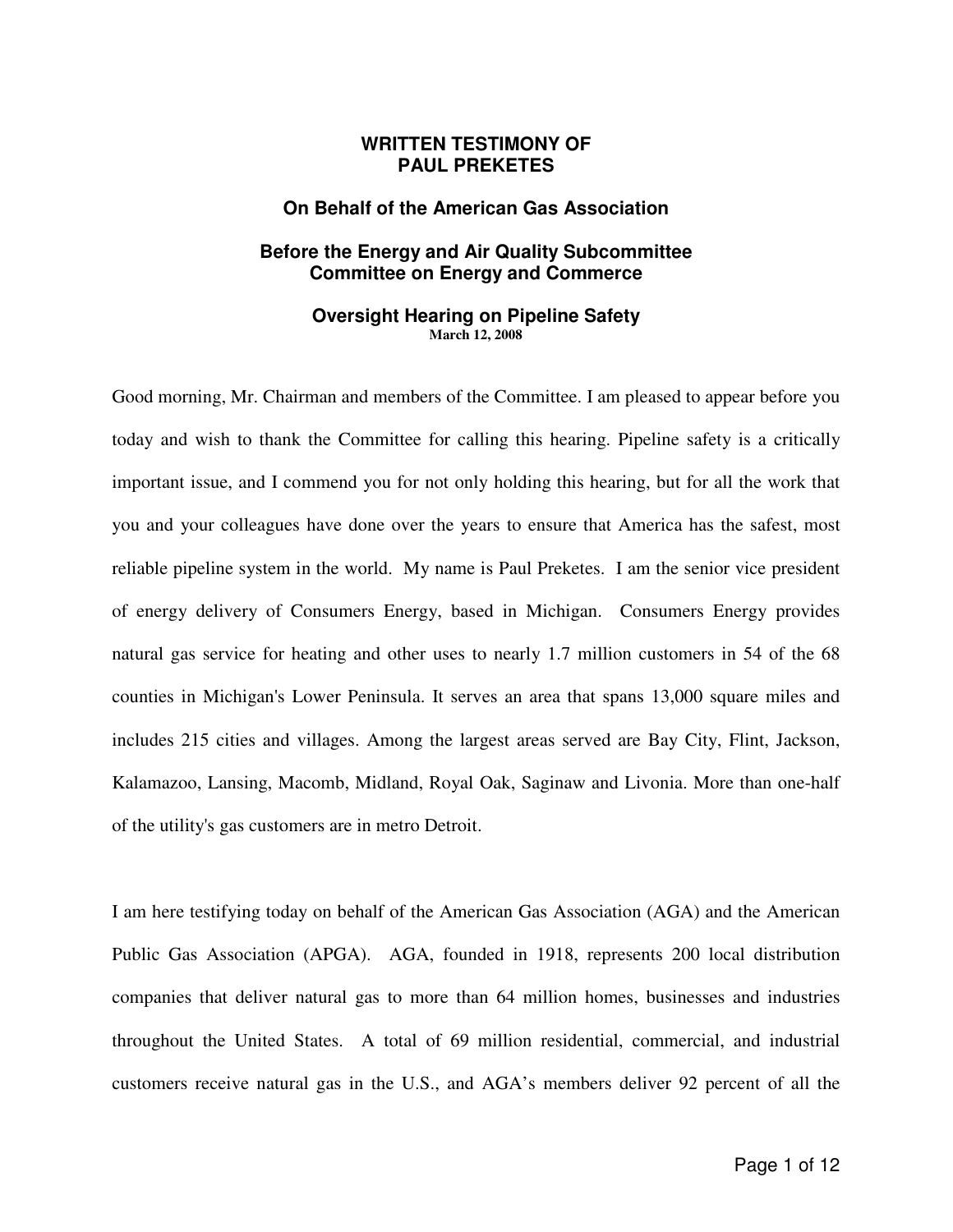natural gas provided by the nation's natural gas utilities. AGA is an advocate for local natural gas utility companies and provides a broad range of programs and services for member natural gas pipelines, marketers, gatherers, international gas companies and industry associates.

APGA is the national association of publicly-owned natural gas distribution systems. There are currently approximately 950 public gas systems in the United States. Publicly-owned gas systems are not-for-profit, retail distribution entities that are owned by, and accountable to, the citizens they serve. They include municipal gas distribution systems, public utility districts, county districts, and other public agencies that have natural gas distribution facilities.

The gas utility's distribution pipes are the last critical link in the natural gas delivery chain. Local distribution companies, or LDC's, are the "face of the industry." Our customers see our name on their bills, our trucks in the streets, and our company sponsorship of many civic initiatives. We live in the communities we serve and interact daily with our customers and with the state regulators who oversee pipeline safety. Consequently, we take very seriously the responsibility of continuing to deliver natural gas to our communities safely, reliably, and affordably.

Indeed, SAFETY is our business. It has to be, because the environment in which we work has several factors over which we have no direct control --such as the public, excavators, weather, floods, and earth movement. However, LDC's contend with these every day. Therefore as an industry, we make safety our number one priority -- subscribing to the philosophy that safety is our number one priority, for our employees, our customer and the public. It all begins with the Tone at the Top and building a strong culture around safety. Natural gas utilities spend an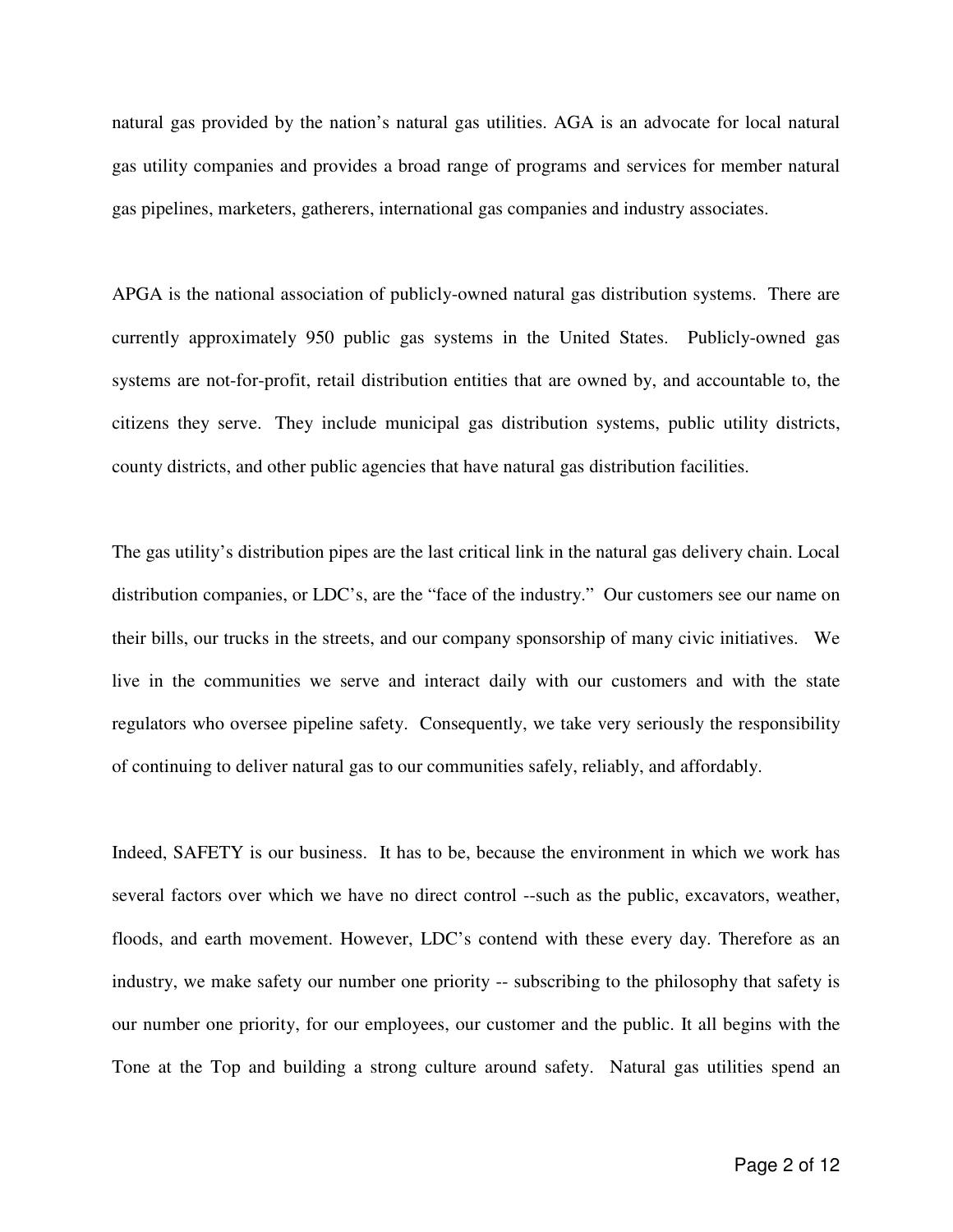estimated \$6.4 billion each year in safety-related activities. Approximately half of this money is spent in compliance with federal and state regulations. The other half is spent as part of our companies' programs and activities that go beyond mere compliance, to ensure that our systems are safe and that the communities we serve are protected.

## **Excavation Damage Prevention**

The Pipeline Inspection, Protection, Enforcement and Safety Act of 2006 (PIPES Act) contained several substantive provisions that focused on LDC related issues. The most important of these is the section on Excavation Damage Prevention. Excavation damage is the leading cause of natural gas distribution pipeline incidents. The latest statistics from DOT show that in 2007, over forty percent of incidents on distribution pipelines were from third party excavation or outside forces like automobiles hitting gas meters. If you exclude incidents classified as "Miscellaneous" or "Other", this statistic increases to almost eighty percent.

In writing the law, this committee created an incentive for states to adopt stronger damage prevention programs. This was a major step towards expanding the safety culture beyond just our industry – and creating a situation where all the stakeholders can come together to focus on this issue. For over three years, a group of excavation damage prevention stakeholders (composed of excavators, underground facility owners, natural gas facility operators, safety advocates, state regulators, and the public) worked together to craft the nine "Elements" that were eventually contained in the PIPES Act of 2006. We commend the Energy and Commerce Committee for the attention that was given to improving state excavation damage prevention, and for having made the nine elements a centerpiece of the bill. We are now focused on building upon that earlier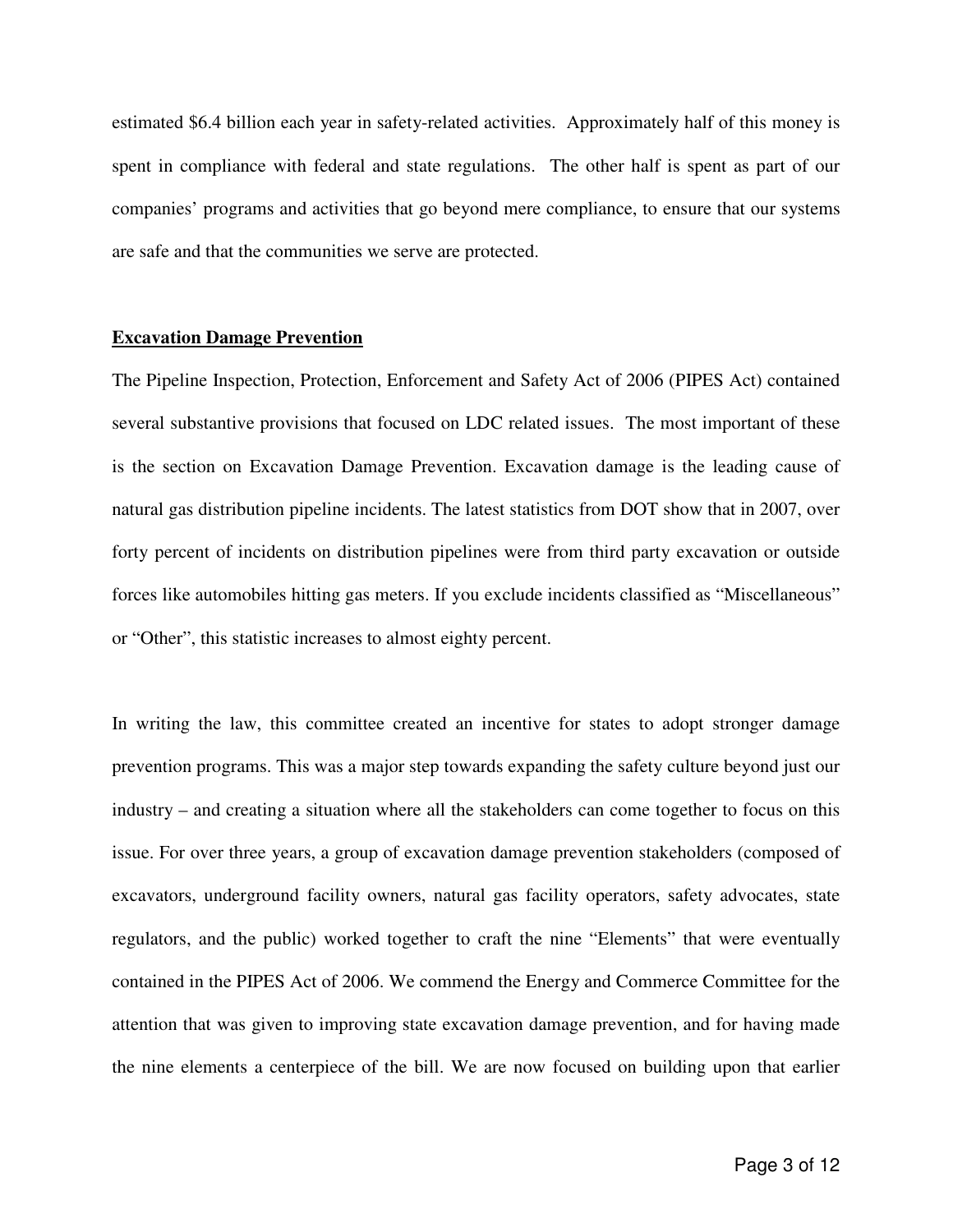national stakeholder collaboration. I am happy to report that, in 2007, key national stakeholders formed the Excavation Damage Prevention Initiative (EDPI) to build upon the good work done by this committee. The EDPI produced a document entitled "A Guide to the 9 Elements" to provide guidance to states working to incorporate the "9 Elements" into their existing pipeline safety programs.

Last month AGA partnered with the National Association of Regulatory Utility Commissioners (NARUC), during its February 2008 Winter Meetings in Washington, D.C., to continue work on this issue. With AGA's support, NARUC passed a resolution urging state commissions to review their current excavation damage prevention programs and to consider the EDPI's "Guide to the 9 Elements" document in making revisions and improvements in order to incorporate fully the nine Elements of the PIPES Act. There is still much work to be done. Each state is unique and the local stakeholders have to decide how best to implement the nine elements. Sometimes enforcement resides with the state attorney general, while in other states the utility commission can enforce damage prevention rules. With the EDPI guidance document, the support of PHMSA, and the national trade associations, we believe local stakeholders can make the legislative and regulatory changes needed to enhance damage prevention programs in their particular states.

Another example of progress with damage prevention was the Common Ground Alliance's successful roll-out of 811, the national "Call Before You Dig" number that was kicked off in May 2007. The Common Ground Alliance (CGA) is an association dedicated to ensuring public safety, environmental protection, and the integrity of underground services by promoting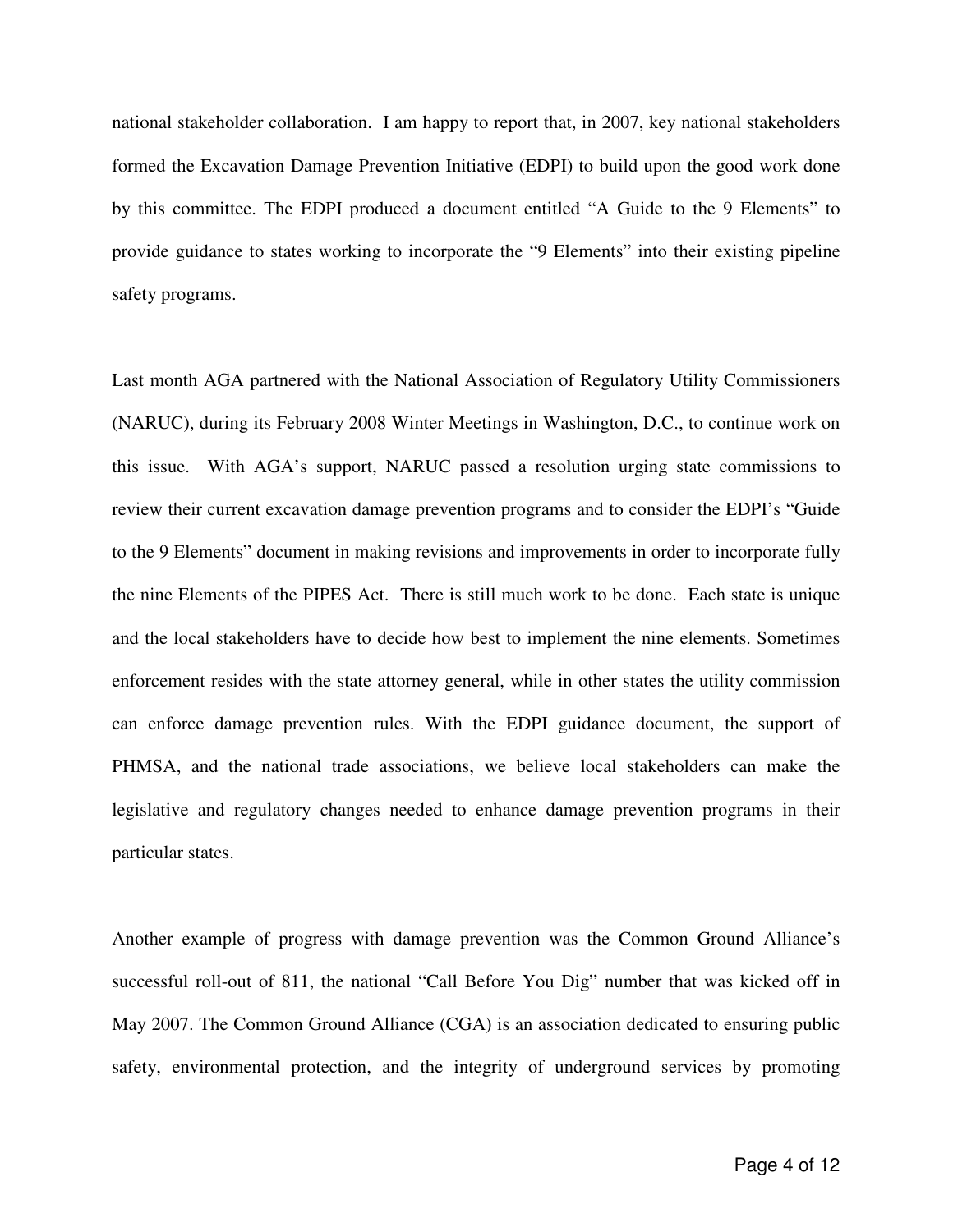effective damage prevention practices. Its members focus on reducing damages to all underground facilities in North America through shared responsibility among *all* stakeholders. Members include pipeline operators, excavators, locators, road builders, public works, state One Call organizations, federal and state regulators, and many others. The CGA has grown to over 1,300 individual members, 165 member organizations, and 40 sponsors. The initial 811 roll-out effort included 179 broadcasts in 73 media markets. The coverage reached 75 million Americans. Stakeholders are now incorporating the "Call 811" message in their advertising material. I have had the privilege or representing the natural gas industry and serving as the CGA board chair.

#### **Distribution Integrity Management**

The other significant section of the bill that related to natural gas utilities was the section on Distribution Integrity Management Programs (DIMP). For two years, PHMSA has been diligently working with key stakeholders to develop a DIMP regulation. We are very supportive of this effort, and are strong advocates of integrity management. We fully support taking a responsible course of action in seeking to enhance distribution pipeline integrity, and we are confident that PHMSA's work to date will result in a DIMP rule that enhances safety while providing flexibility. The collaboration between PHMSA, state regulators, utility system operators, fire marshals, and the public has been exceptional. PHMSA should be commended for leading such an effort. It should be noted that distribution integrity management impacts a large portion of America's energy infrastructure. The diversity among gas distribution pipelines makes it impractical to establish prescriptive requirements that would be suitable for all circumstances.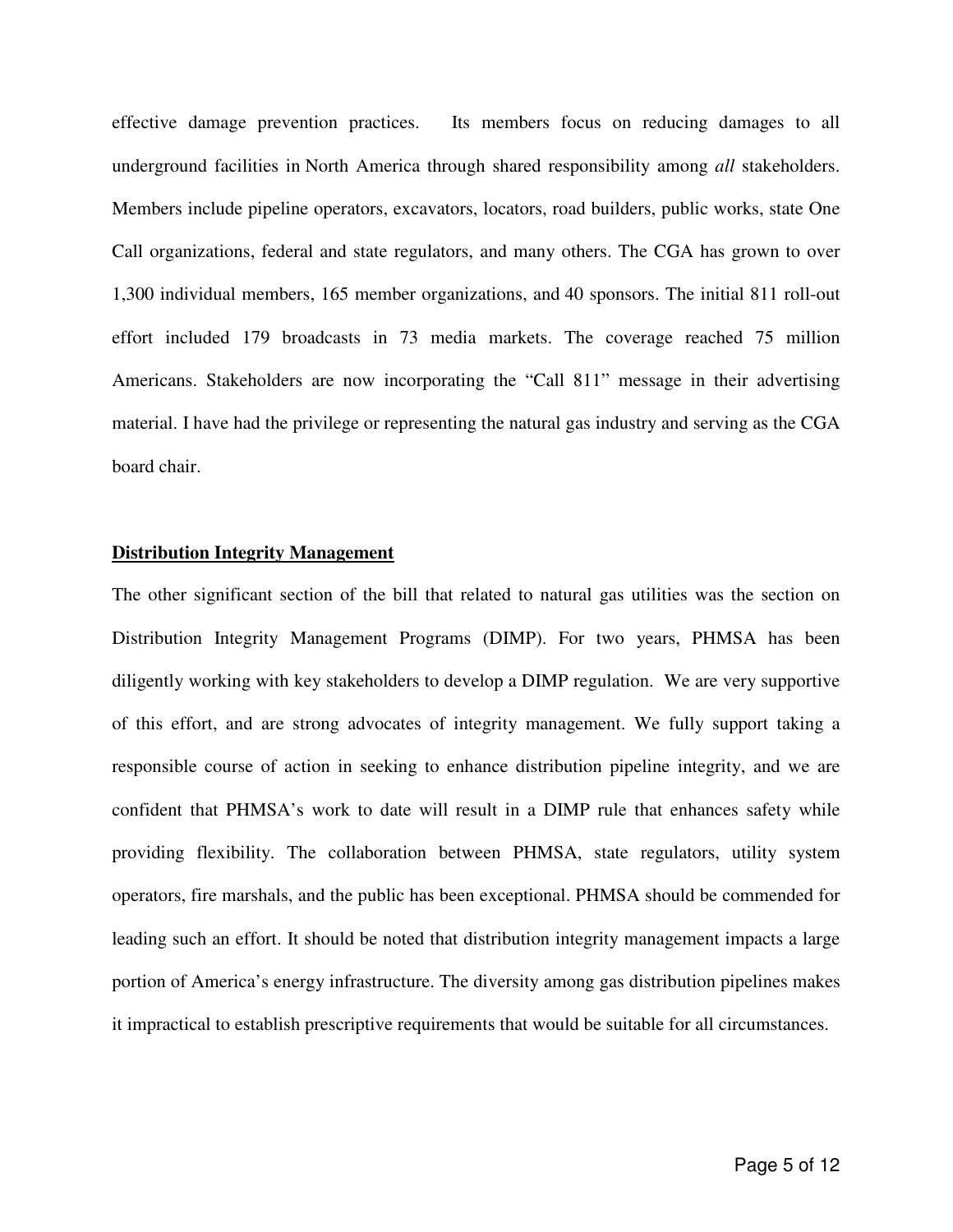In order to achieve maximum distribution safety enhancements, a high-level rule that contains an appropriate level of flexibility including a strong risk assessment component, and which takes into account all the various stakeholder concerns, is essential. This will allow each natural gas facility operator to manage their system and ensure a goal of actually improving system safety based on individual company systems performance characteristics, and not simply following prescriptive rules that, in many cases, do not enhance the safety of particular systems. It would be most appropriate to require that all distribution pipeline operators, regardless of size, implement a risk based integrity management program that would contain seven key elements:

- 1. Develop and implement a written integrity management plan.
- 2. Know the infrastructure performance.
- 3. Identify threats, both existing and of potential future importance.
- 4. Assess and prioritize risks.
- 5. Identify and implement appropriate measures to mitigate risks.
- 6. Measure performance, monitor results, and evaluate the effectiveness of its programs, making changes where needed.
- 7. Periodically report performance measures to its regulator.

These seven elements will be clarified by way of guidance being developed by a nationally recognized standards body to provide a basis for operator compliance and for regulator enforcement.

Though PHMSA did not meet the December 2007 deadline for promulgating a final rule, we believe the progress that has been made thus far is significant. Furthermore, given the magnitude of the distribution system (2 million miles), the number of parties involved (including federal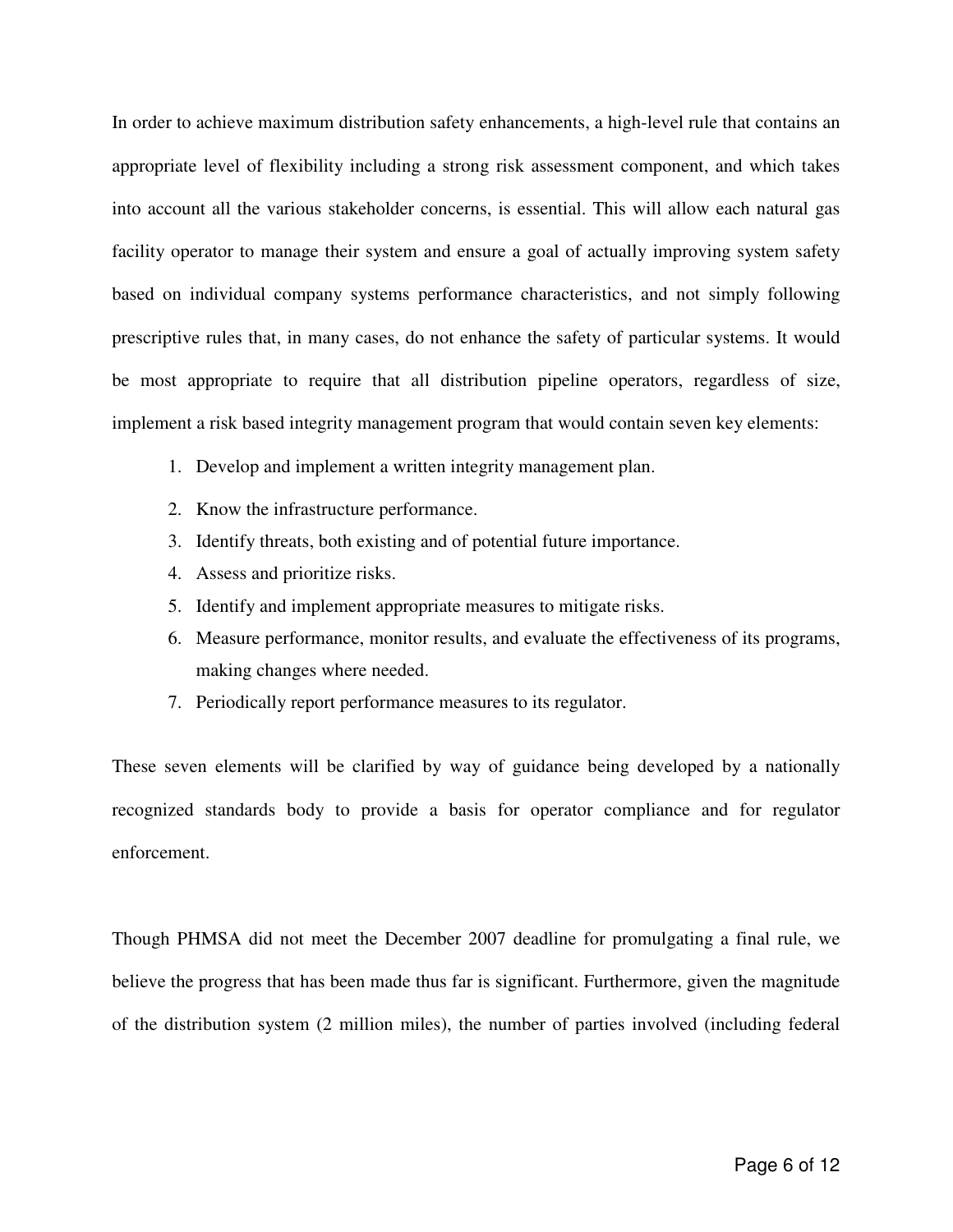regulators, 50 state agencies and over 1200 operators), the time taken to ensure a workable regulation that can be implemented and enforced has been time well spent.

## **Excess Flow Valves**

The PIPES Act also contained a provision requiring the installation of excess flow valves (EFVs) on new or fully replaced service lines on single family residential dwellings. In situations where there is a rapid release of gas, EFVs can effectively stop the flow of gas. It should be noted that excess flow valves are not effective in stopping the release of gas in small leaks. Therefore, while EFVs are a helpful safety device, they are only one component of pipeline safety.

The industry has made progress in installing these devices. In 2006, AGA completed a survey of its members when pipeline safety legislation was being reauthorized. At that time, about 66 percent of the new services installed by its members included excess flow valves. In 2007 AGA sponsored a workshop to explain the benefits and limitations of excess flow valves. In addition, the implementation of EFVs has been discussed within AGA's technical committees. Gas utilities that have voluntarily installed EFVs explained the technical challenges involved with installing EFVs in various situations.

Since the passage of the PIPES Act and the AGA workshop, more operators have voluntarily begun to install EFVs on new service lines where installation is feasible. The rate will be close to 100 percent once the regulatory requirements are finalized. I say close to 100 percent because there are certain facilities with low pressures or significant particles or liquids in the natural gas, excess flow valves should not be installed.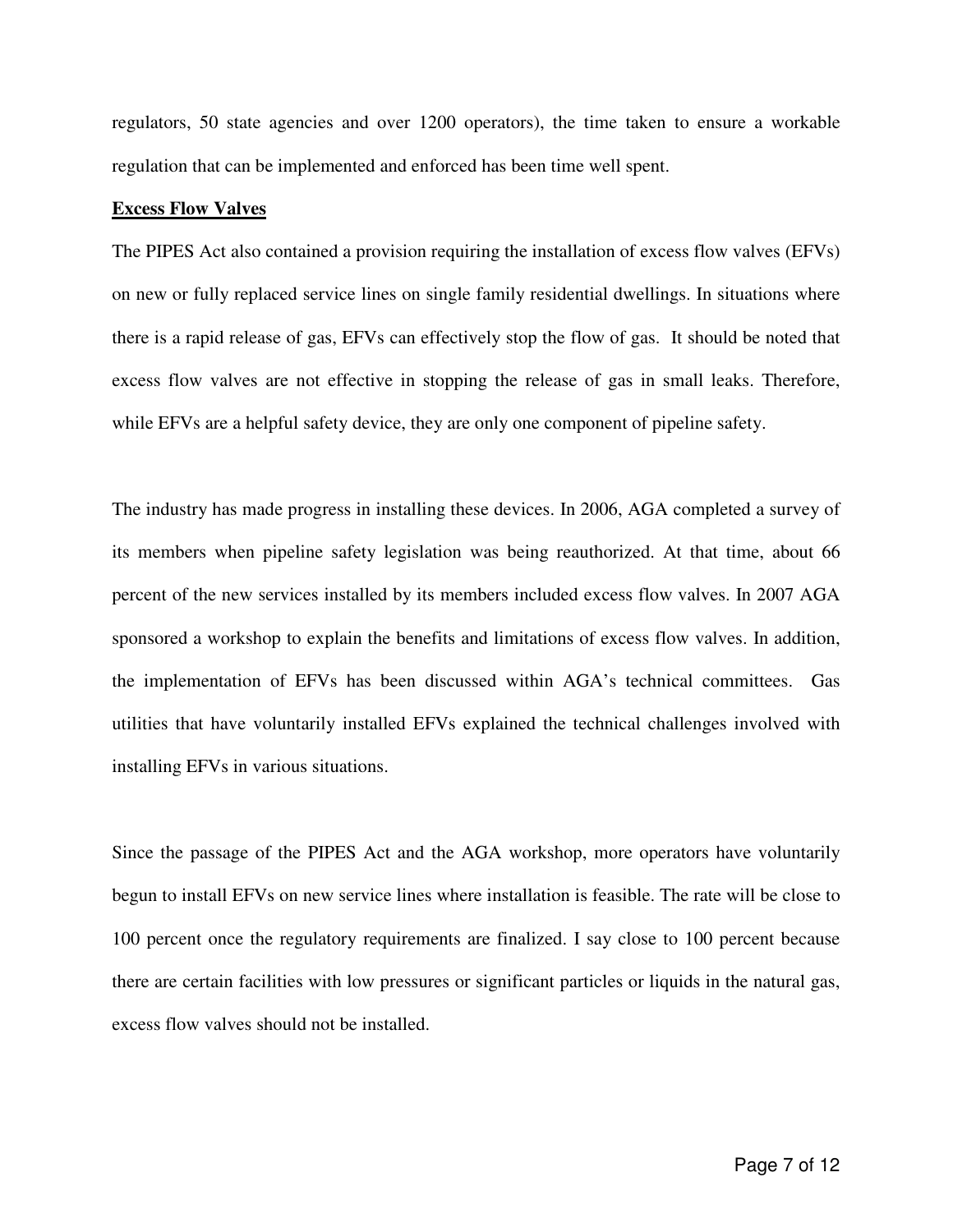#### **Control Room Management**

AGA and APGA believe that the vast majority of operators have already implemented effective procedures for control room operations. This is in part confirmed by the fact that there are no reportable natural gas incidents from the past ten years in which the primary cause was the action of a **gas** controller. In fact, our associations are not aware of any natural gas distribution incidents attributable to a natural gas controller's actions. Even with no incidents attributable to the actions of a gas distribution controller, gas utilities support legislative requirements to enhance control room operations.

AGA has a gas control committee that meets regularly to discuss technical issues, develop guidelines, and share best practices. PHMSA's staff has attended the gas control fall and spring meetings of the last few years. This has helped both parties understand the safety and operational issues necessary for new regulations.

There is a vast diversity in the control rooms of gas distribution, gas transmission and hazardous liquid operations. Natural gas has the properties of a compressible fluid that can expand and contract. Gas transmission operations operate at high pressures and have compressor stations about every 150 miles. Distribution pipelines operate at much lower pressures and rarely ever have compressors. Furthermore, the "control rooms" of many small utilities may do little more than indicate the pressure and flowrate, at one or more gate stations, where the utility receives natural gas from its transmission supplier. Hazardous liquid pipelines primarily move incompressible fluids, like crude oil across the country, but are vastly different from gas transmission pipelines.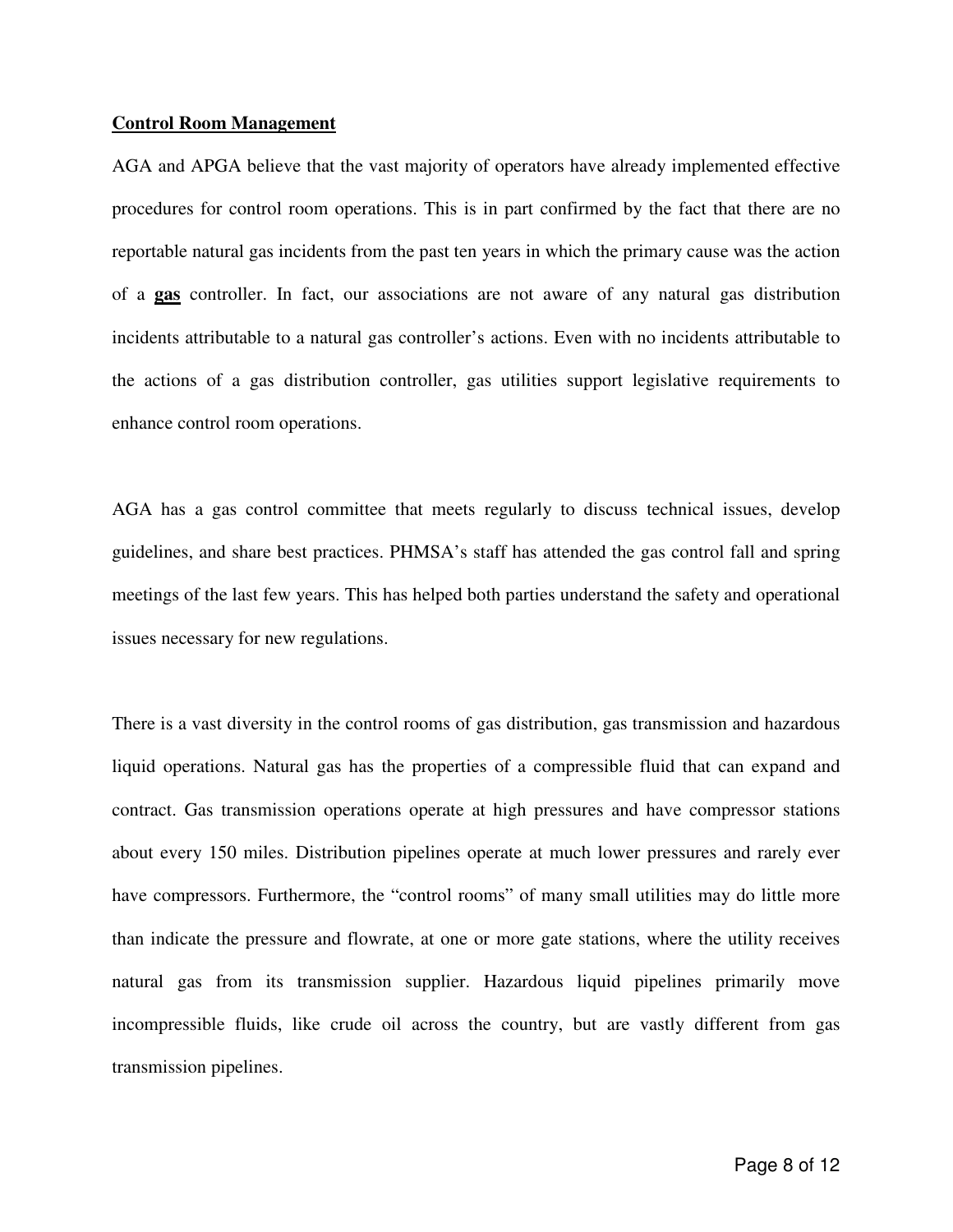PHMSA held a workshop on May 23, 2007 in Washington DC to address the control room management issue of all three pipeline sectors. Pipeline controllers from all three pipeline sectors provided technical presentations, along with PHMSA staff. All parties agree that there is vast diversity in the pipeline operations of gas distribution, gas transmission, hazardous liquids, and large and small operators. Because of this diversity, safety processes appropriate for one operator are often not practical for another operator. Furthermore, such diversity makes a uniform national regulation difficult to develop and implement. AGA believes that it is in all stakeholders' best interests for the final regulation to be written at a high level, reasonably providing operators the flexibility to adopt practices and procedures which are appropriate to their own system.

PHMSA has made much progress in developing a proposed rule. PHMSA has presented nine elements to enhance pipeline control room management. We support these enhancements.

*1. Clearly define the roles and responsibilities of controllers to ensure their prompt and appropriate response to abnormal operating conditions.* 

*2. Formalize procedures for recording critical information and for exchanging information during shift turnover.* 

*3. Establish shift lengths and schedule rotations to protect against the onset of fatigue; and educate controllers and their supervisors in fatigue mitigation strategies and how non-work activities contribute to fatigue.* 

*4. Periodically review SCADA displays to insure controllers are getting clear and reliable information from field stations and devices.*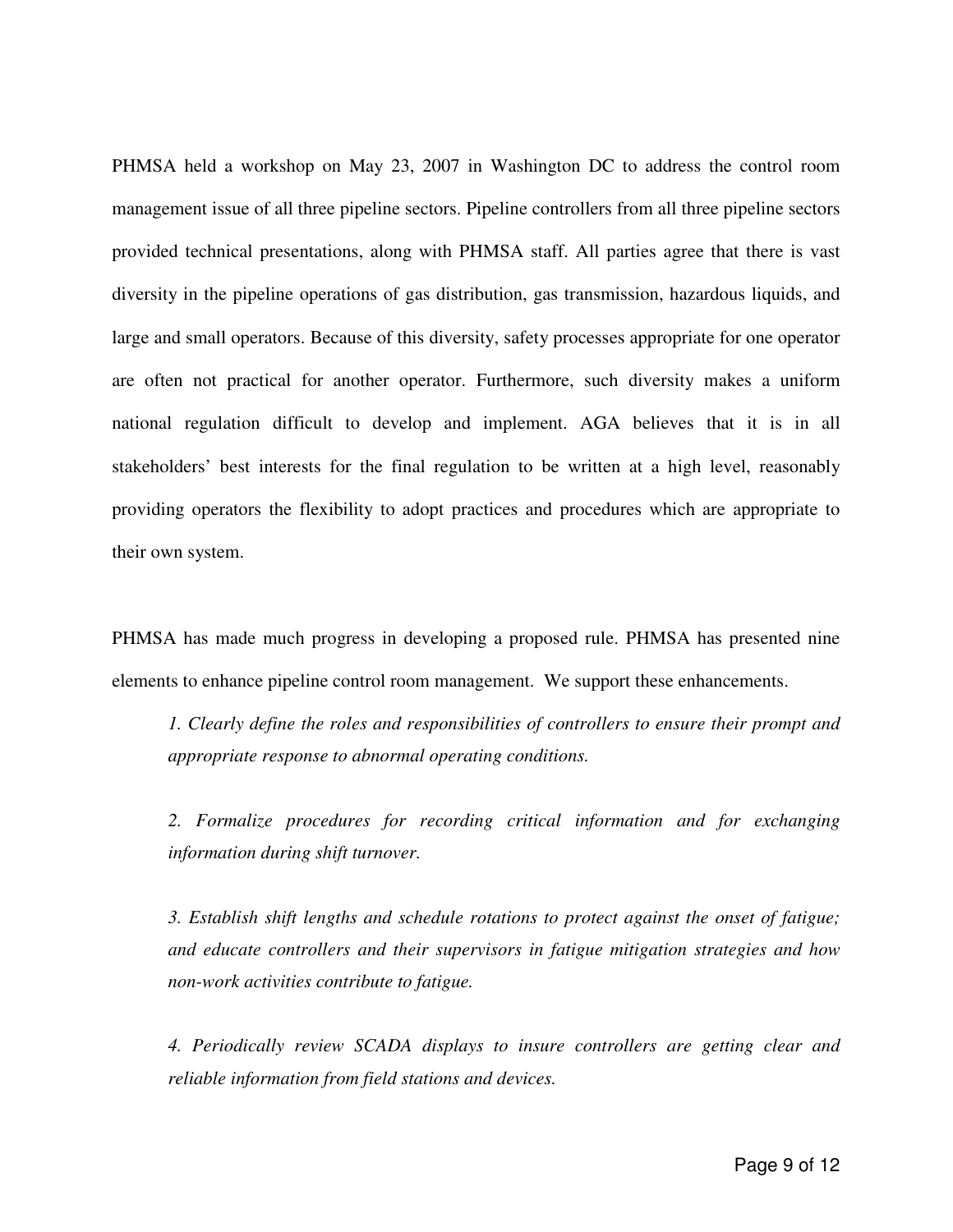*5. Periodically audit alarm configurations and handling procedures to provide confidence in alarm signals and to ensure controller effectiveness.* 

*6. Involve controllers when planning and implementing changes in operations, and maintain strong communications between controllers and field personnel.* 

*7. Determine how to establish, maintain, and review controller qualifications, abilities and performance metrics, with particular attention to response to abnormal operating conditions.* 

*8. Analyze operating experience including accidents and incidents for possible involvement of the SCADA system, controller performance, and fatigue.* 

*9. Validate the adequacy of controller-related procedures, training and the qualifications of controllers, possibly annually through involvement by senior level executives of pipeline companies.* 

Let me summarize my comments on pipeline controllers by saying that all pipeline controllers fall under the provisions of the operator qualification (OQ) regulations. Therefore, these individuals are already trained and qualified in accordance with these regulations and company OQ programs. Controllers must be proficient in communication protocols, in recognizing abnormal operating conditions, and in emergency response protocols. Training is extensive and pipeline companies have elements in their training plans, such as training on the fundamental characteristics of natural gas, understanding of the individual pipeline system, supervised operation of the pipeline system, and written exams. All of these steps must be completed and proficiency demonstrated before an individual receives management approval to operate the system without direct oversight of a more experienced and qualified controller.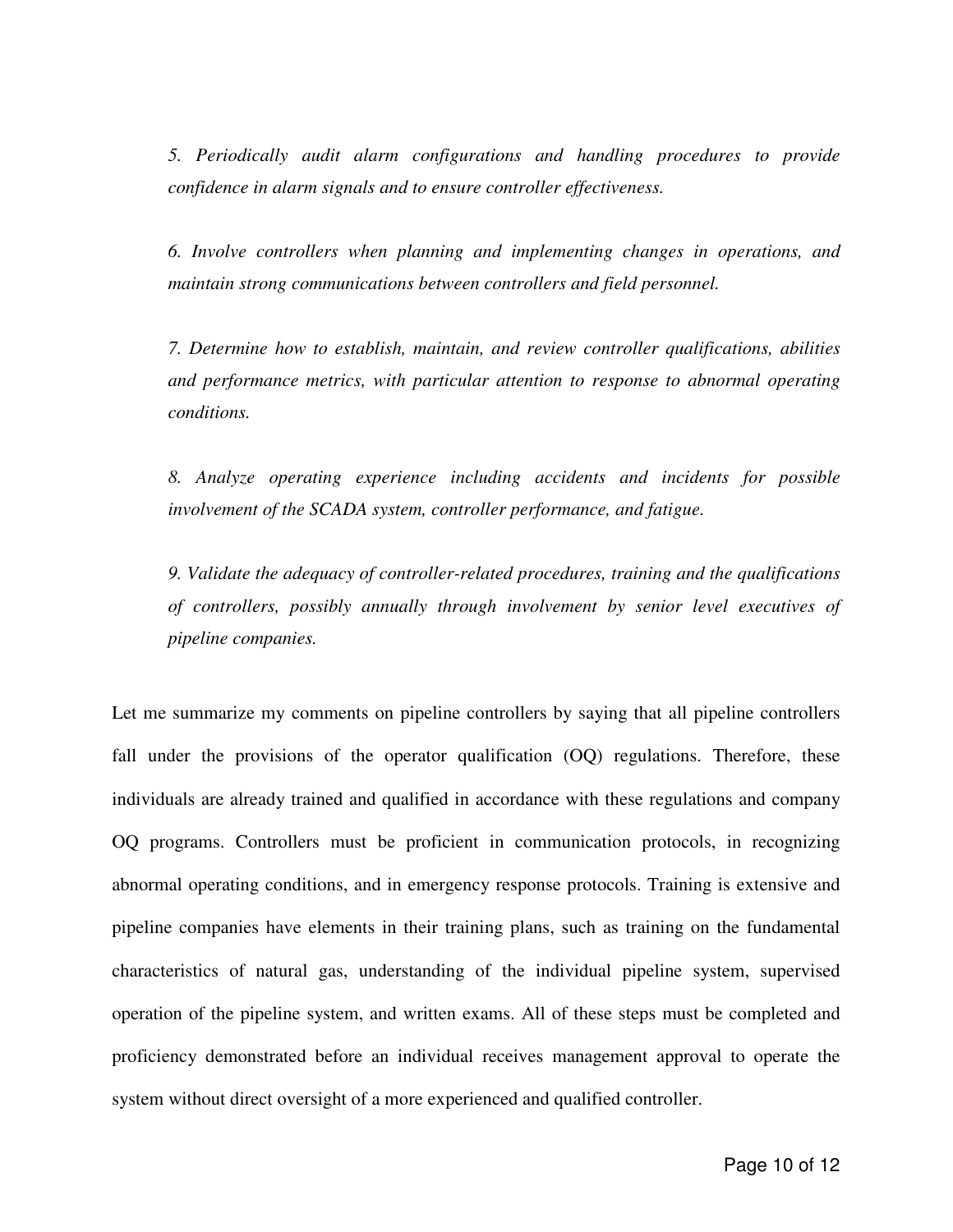## **Transmission Integrity Management**

The regulation for transmission integrity management was finalized in December 2003. The Associations believe the program has been very successful in enhancing safety. Operators are ahead of schedule in accessing transmission pipelines. More than 50 percent of the total pipeline miles in high consequence areas have been inspected under the integrity management regulation, well before the December 2007 deadline. Industry, regulators, and technical consultants have worked to develop and implement new technologies that can assess transmission pipelines in situations where internal inspection devices or pressure testing are not feasible. These indirect assessment methods, like External Corrosion Direct Assessment, have been very beneficial to gas utilities that operate transmission pipelines.

Operators have learned much during the implementation of the regulation and AGA believes there can be some improvements in the current regulation. AGA supports the testimony of the Interstate Natural Gas Association of America and the effort to establish technically based reassessment intervals similar to the ASME B31.8s consensus standard in lieu of the existing seven-year intervals.

## **Summary**

The natural gas utility industry is proud of its safety record. We are committed to continuing our efforts to operate safe and reliable systems and to strengthen excavation damage prevention laws in every state.